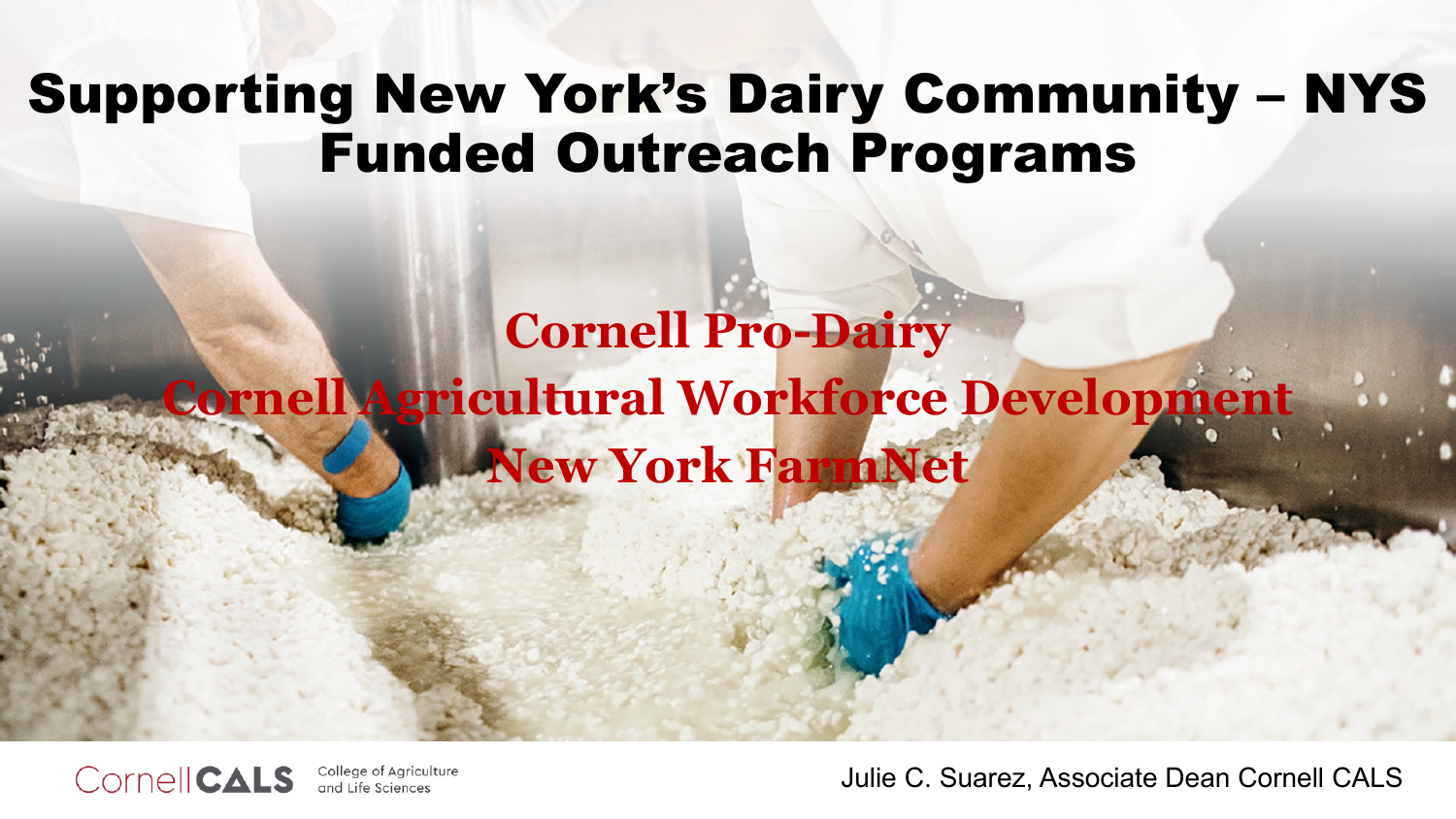# Cornell Pro-Dairy

### **Core Focus:**

- Farm business management and business development:
- Environmental stewardship and renewable energy
- Cropping and dairy management systems, farm animal welfare
- $\checkmark$  Youth and professional development
- Cornell Pro-Dairy also administers the Dairy Advancement Program (DAP)

**Outcome:** Stronger, more competitive<br>dairy farms with expertise available to all size and types of dairy farms

#### **Recent efforts:**

- 3,773 read Pro-Dairy's Managing during COVID-19 reports (2020)
- Podcasts reached 6,783 listeners (2020) and webinars on 66 subjects reached 8,172
- 664 on-line certificates Calf and Heifer, Milk Quality, Transition Cow, Dairy Cattle Reproductive (English and Spanish) and Forage Management (since 2017)
- Continuing education for CAFO engineers
- 449 graduates of Junior Dairy Leaders (15 years)
- ≻ Dairy Farm Business Summary with108 farms and 129,549 cows
- In-person and virtual conferences (dairy management, nutrition and herd health, etc.)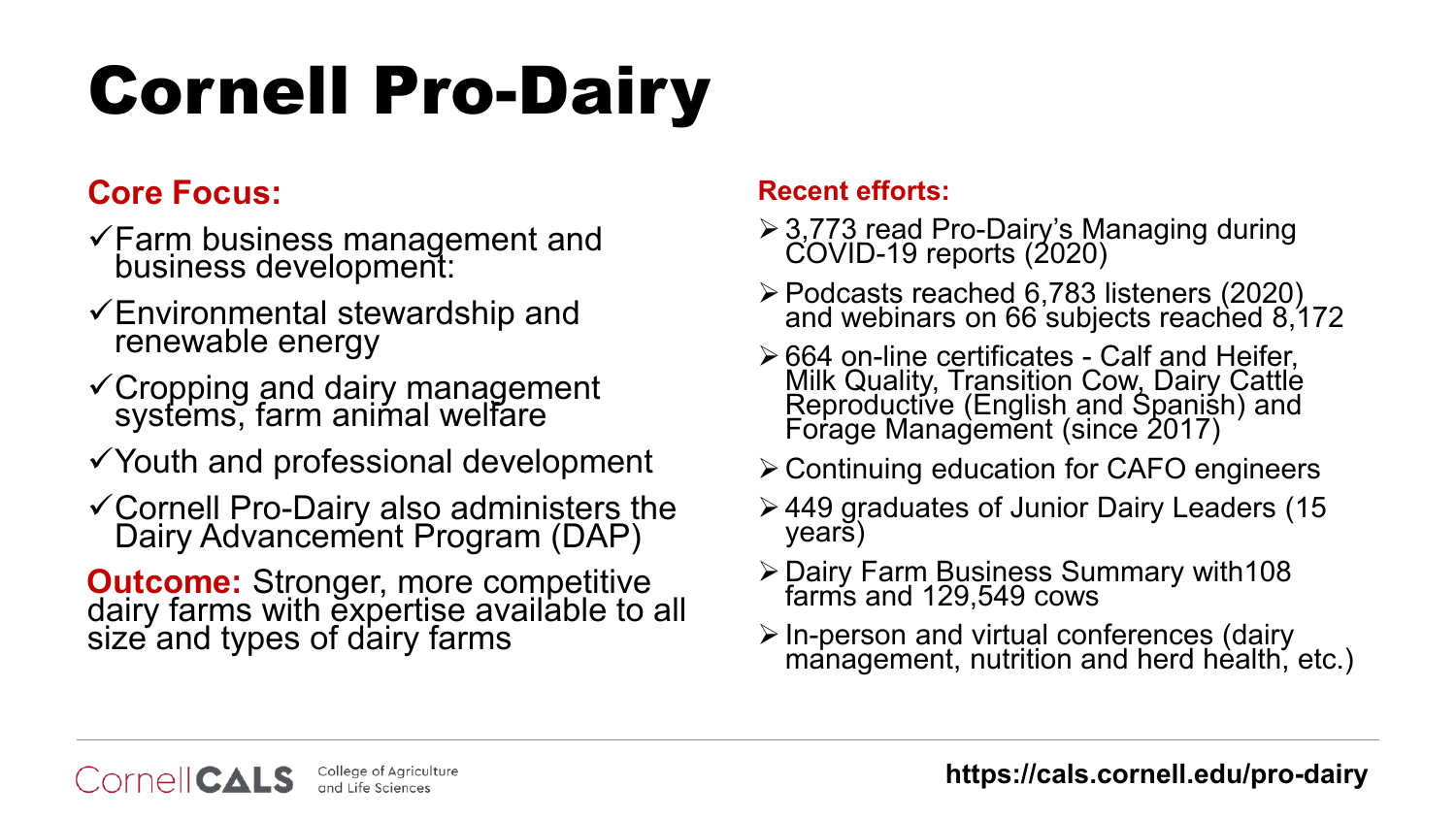## Cornell Pro-Dairy – Dairy Advancement Program (DAP)

### **Core Focus:**

- Business Project Funds
	- Business planning, record keeping systems, operational planning and advisory teams
- Environmental Project Funds
	- Develop Comprehensive Nutrient Management Plans farms with < 300 cows
	- Engineering services for Best Management Practices <700 cows

**Outcome:** Address specific barriers to success on New York dairy farms

## **Recent efforts:**

- Grants for 92 environmental planning type projects (2020)
- Grants for 50 business plans (2020)
- Five Strategic Focus Groups in 2020- 21 with 40 farms; minimum of 7 farms in each group:
	- $\triangleright$  organic
	- labor
	- $\triangleright$  dairy profit monitor
	- $\blacktriangleright$  calf management
	- reduced antibiotic use

**https://cals.cornell.edu/pro-dairy/ourexpertise/dairy-advancement-program**

College of Agriculture **CornelICALS** and Life Science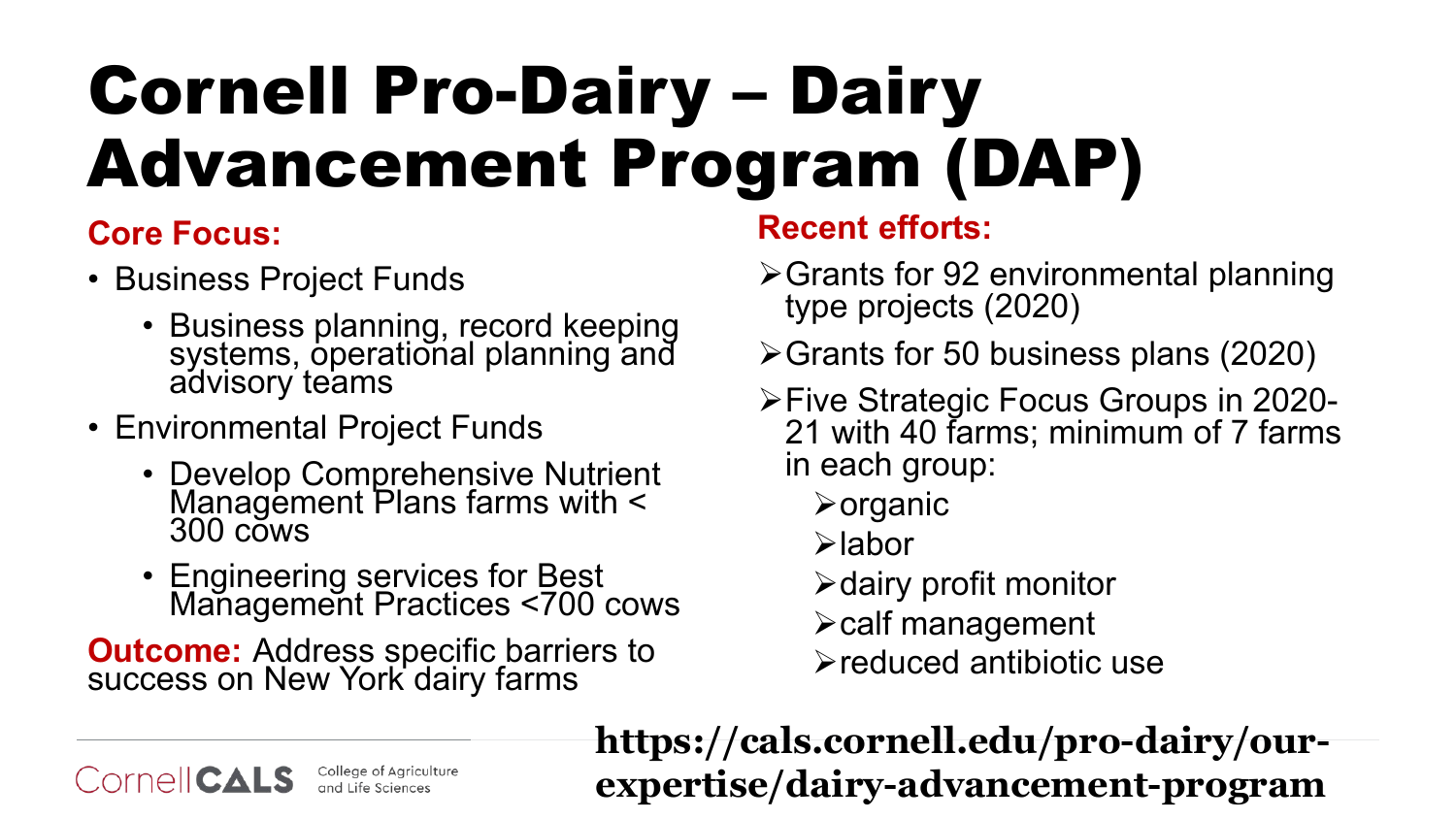

- **Environmental Projects**
- **Business Planning**



College of Agriculture **CornelICALS** and Life Sciences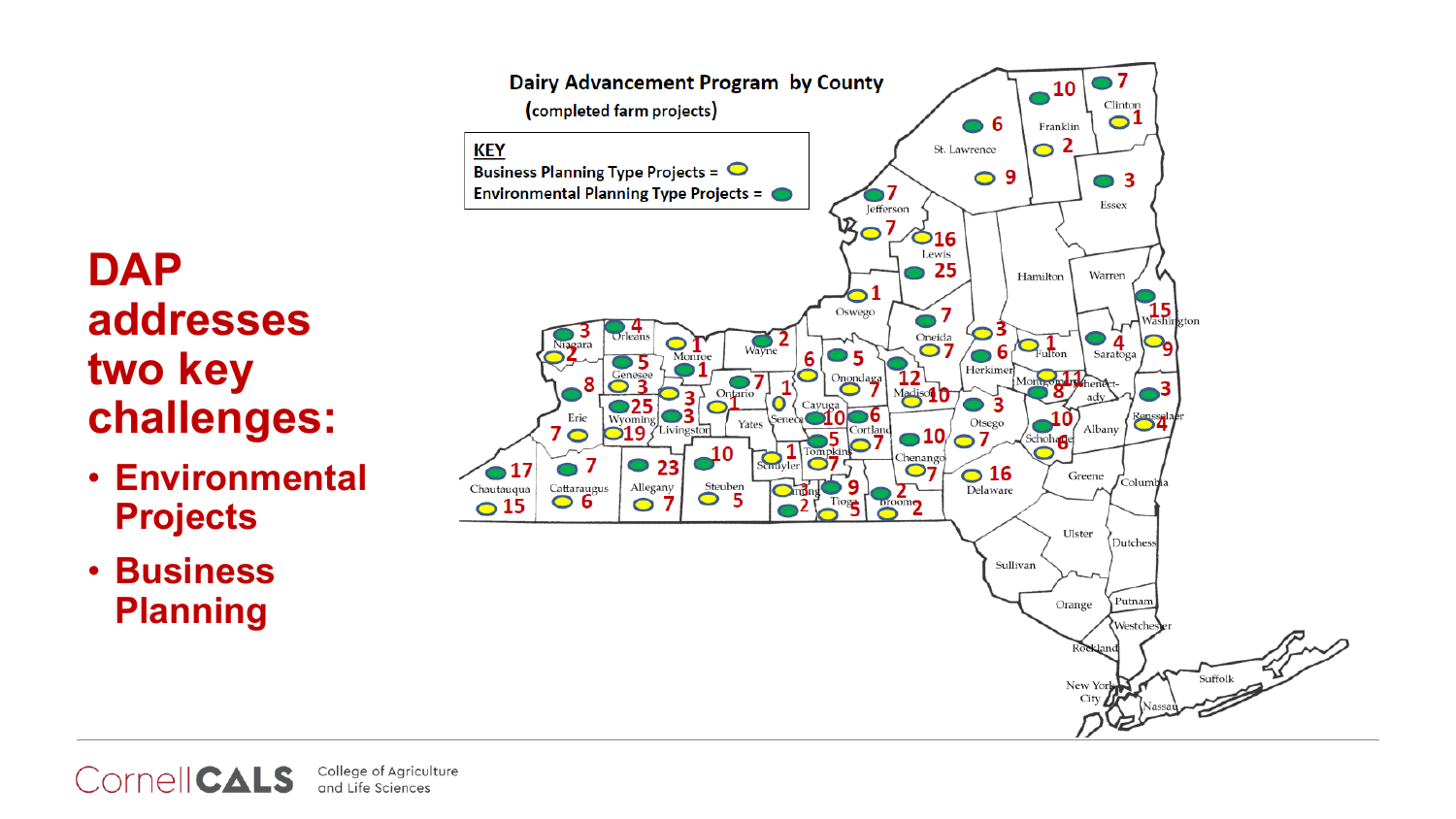# Cornell Ag Workforce Development

### **Core Focus:**

•

CornelICALS

- $\checkmark$  Employment Law Compliance
- $\checkmark$  Management Development supervisory<br>and leadership
- COVID-19 Response
- Workforce Development
- $\checkmark$  For all ag sectors owners, managers and aspiring managers
- NEW: Agricultural Supervisory Leadership Certificate Program. 60 participants in first class!

**Outcome:** Stronger HR programs on farms and farm labor law compliance

College of Agriculture

and Life Sciences

#### **Recent efforts:**

- Addressing the latest farm labor issues with on- line or in-person sessions (Labor Road Show)
- ≻ Ag Workforce Journal blog had 13,356 users and 29,048 page views (June–August 2021)
- Developed employee onboarding program to assist farms to bring new employees into the farm business.
- > Developed Farm Employee Compensation Benchmark and template for Business Safety Plans and other tools
- ≻ Developed guidance for Essential Workers Arriving in NY from U.S. States with Significant **Community Spread**
- ≻ Ongoing "NY Farm Workforce in Transition" project on how farms are adapting to changing labor markets and regulations and to identify management practices and technologies thát farms are using successfully

## **https://agworkforce.cals.cornell.edu/**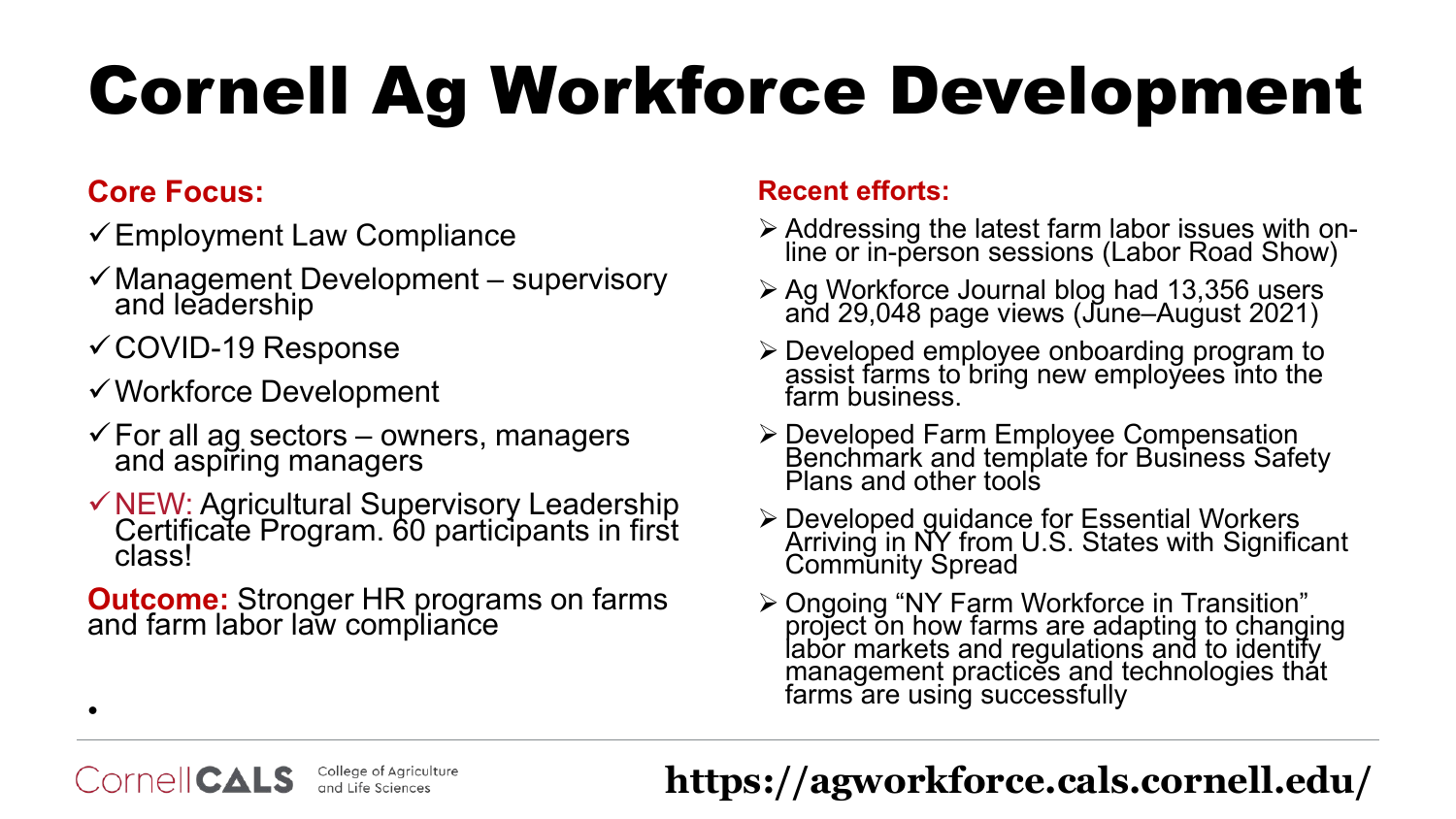## https://agworkforce.cals.cornell.edu/agricultura l-supervisory-leadership-certificate-program/

- Transitioning to Supervisor: Develop essential communication skills and manage conflict. Lead a multi-cultural team. Build an effective culture.
- Organizing Work for High Quality Results: Develop clear expectations and SOP's. Delegate effectively. Diagnose and correct performance problems.
- Managing Performance: Understand motivation. Harness the power of performance feedback and coaching. Build effective communications. Ethics and Employment Regulations for Supervisors: Implement responsible and ethical labor practices and understand why this matters for agriculture.
- Employee Development and Training: Identify training needs. Understand learning styles. Design and plan learning experiences that accommodate learner needs. Develop effective training skills and techniques.
- Staffing and Organizing Your Team: Develop job descriptions. Learn how to find potential employees, interview and select the right people.

College of Agriculture CornelI**CALS**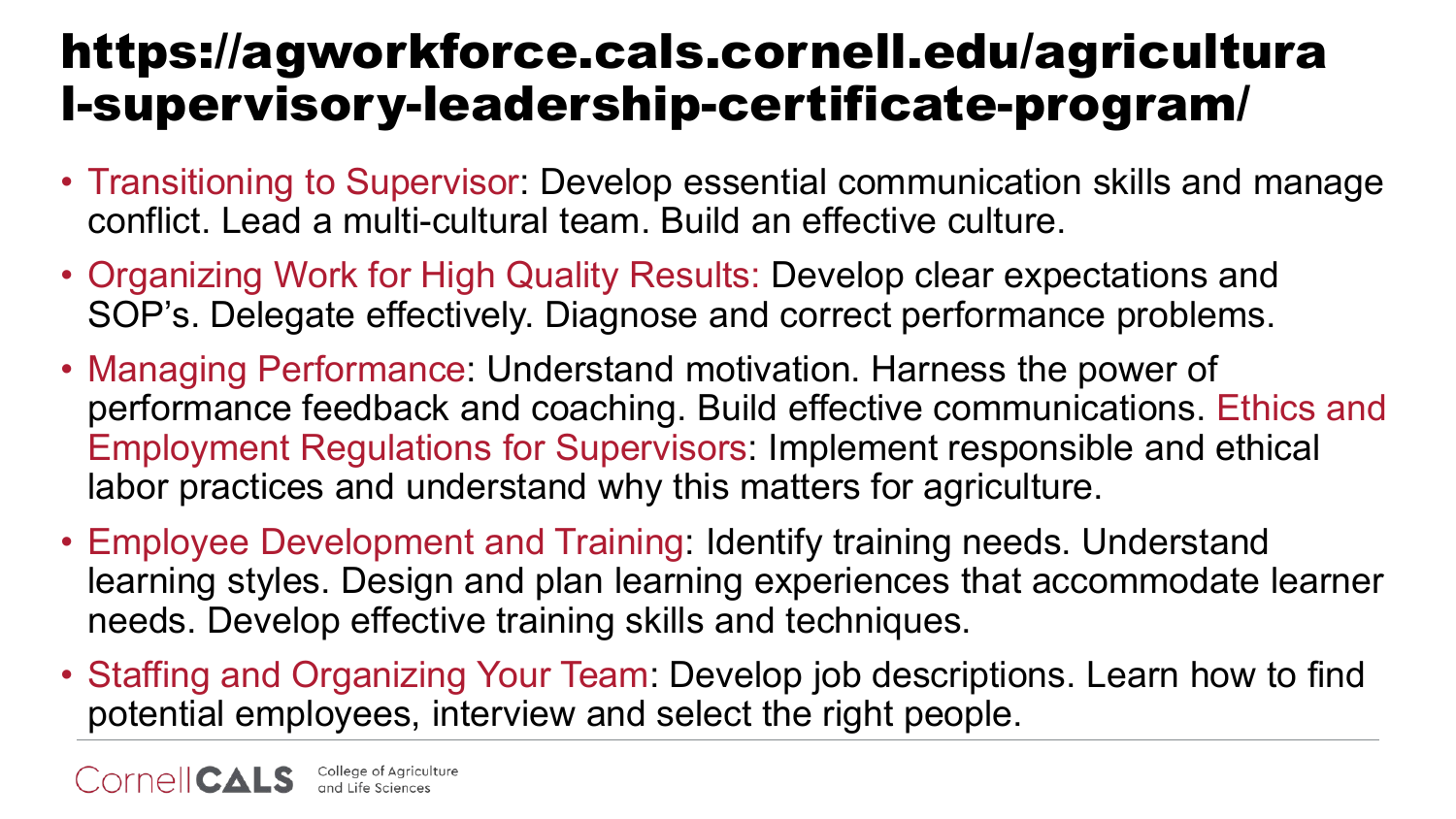## New York FarmNet

#### **Core Focus:**

- $\checkmark$  Free, confidential service to assist individuals and farm families in time of crisis
- Financial and family consultants initially meet with farm clients together to evaluate needs and determine next steps
- $\checkmark$  Operates an 800 helpline for individuals seeking support and guidance
- $\checkmark$  25 financial and 21 family consultants (in the works to hire 6 more consultants).
- $\checkmark$  In addition to personal and mental health assistance, the program also helps with business plans and succession planning

**Outcome:** Assist farmers, farm families and<br>agribusiness employees facing difficult times, stress and tránsition

### **Recent efforts:**

- ≻683 open cases as of early October 2021; 241 new cases in 2021
- 391 incoming calls on 800 helpline from January thru August, 2021; 7% increase
- Assisted (2021) with 70 succession plans, 52 business plans, 26 grant applications, 22 loan applications and 14 exit plans.
- Family consultants focus on personal and family well-being – within the business and at home
- Highest number of cases is in dairy sector (189) followed by livestock (101) and field crops (73)
- 92% of program clients surveyed stated they would encourage others to contact NY FarmNet.

College of Agriculture **CornelICALS** and Life Sciences

**https://www.nyfarmnet.org/**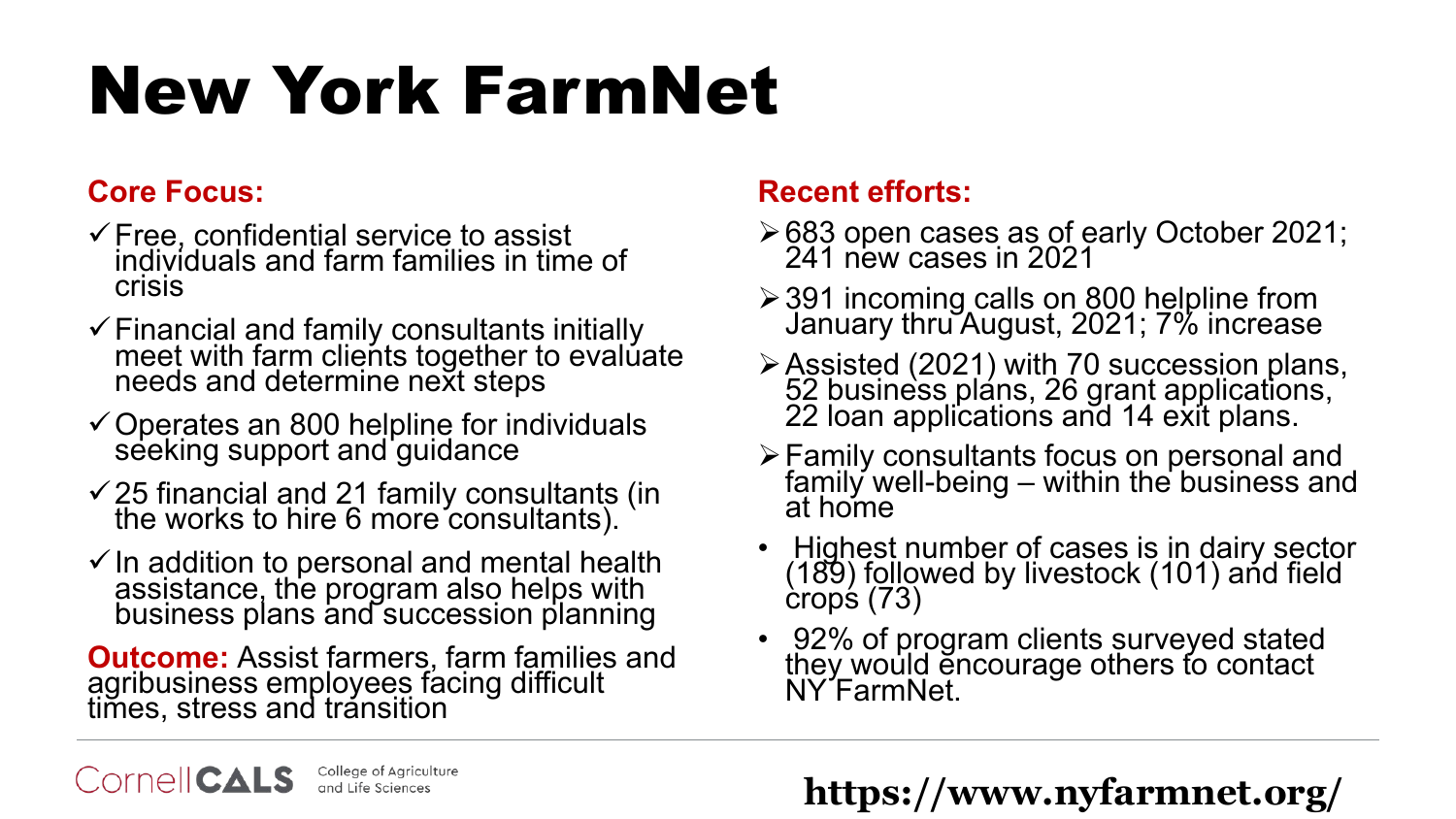## Cornell Dairy Foods Extension – funded by

DPO, course fees & grants

### **Core Focus:**

- Comprehensive training and consulting for the dairy industry to assist in the sustainable manufacture of safe, quality dairy products
- Course topics on milk and dairy product quality and safety, basic dairy microbiology, GMPs, unit operations, sanitation, food safety plans, audits,  $\check{ }$ and state and federal regulations
- Certificates for fluid milk production, cheese production, ice cream production, and production of yogurt and other cultured dairy products

**Outcome:** Strengthen dairy industry /<br>dairy processing with focus on food safety and dairy science outreach

### **Recent efforts (2020):**

- $\geq$  28 events involving 1,297 participants with 13,978 contact hours
- ≻ 20 courses offered including 13 new online courses reaching 787 participants with 11,665 contact hoŭrs
- **Program spearheaded COVID-19 "office hours", which held >50 sessions to date that helped dairy industry address COVID-19 and minimizes the risk of shut-down and business interruptions**
- > Dairy Foods Extension provides hands-on training to more than 200 industry professionals and students at the Cornell Dairy Plant annually
- > Boot camp for high school students on intro to dairy processing (Genesee Economic Development)

Cornell CALS College of Agriculture

#### **https://cals.cornell.edu/dairy-extension**